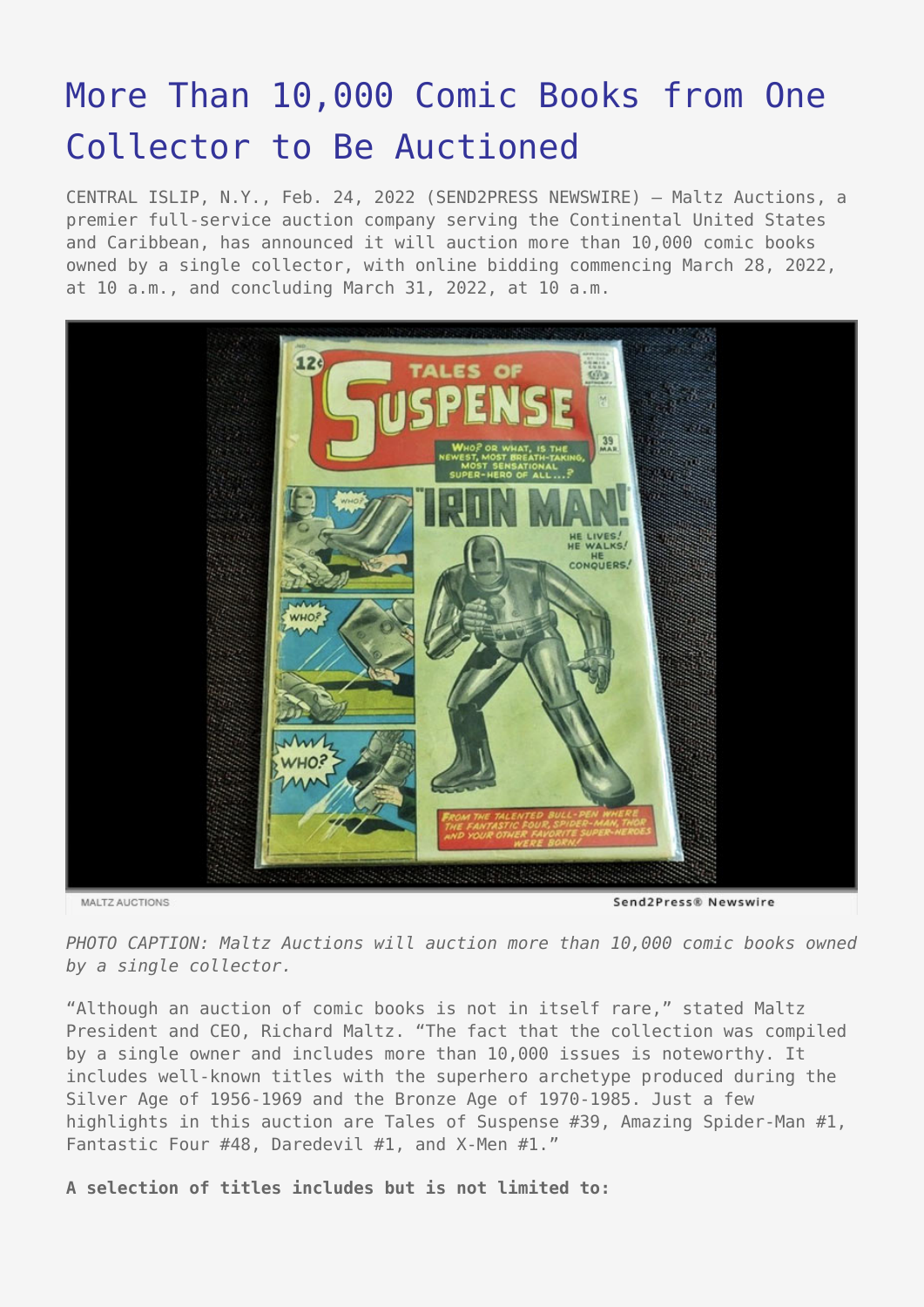- Action Comics (396 Issues) Adventure Comics Amazing Spider-Man: Including #1, 4, 6, 8-19, 21-17. • Aquaman: Including #1-13, 17, 18, 19, 35. Atom: #1-44 Avengers: 300+ Issues Including #1-80. Batman: 500+ Issues Including #130-132, 140, 142, 144, 146-150, 171, 181. Blackhawk: #131, 139, 143, 144, 166 Blue Beetle: #1, 2, 3 Brave & the Bold: Including #42-44, 47, 51, 54. Captain America: #100-133. Daredevil: 200+ Issues Including #1-68. Defenders: #1, 3, 4, 12, 13. Detective Comics: 200+ Issues Including 254, 274, 298, 359. Fantastic Four: 200+ Issues Including 6, 7, 10, 12, 13, 17, 19. Flash: 200+ Issues Including #115, 117, 119, 120, 122. Ghost Rider: #1-7 Green Lantern: Including #2, 4, 9, 11-13, 76. • House of Mystery • Incredible Hulk: Including #6 • Iron Man Justice League of America: #1-92, 94-136. • Marvel Team-Up Metal Men: #1-32 Mystery in Space Silver Surfer: #1-18. • Star Wars: Including #1 • Strange Adventures • Sub-Mariner: Including #1-41, 43-46. Superboy: 200+ Issues Superman: 800+ Issues • Tales of Suspense: Including #39 & 52 Tales to Astonish: Including #44 • Teen Titans
- Thing: #1-18
- Thor: 200+ Issues Including #165
- World's Finest: 200+ Issues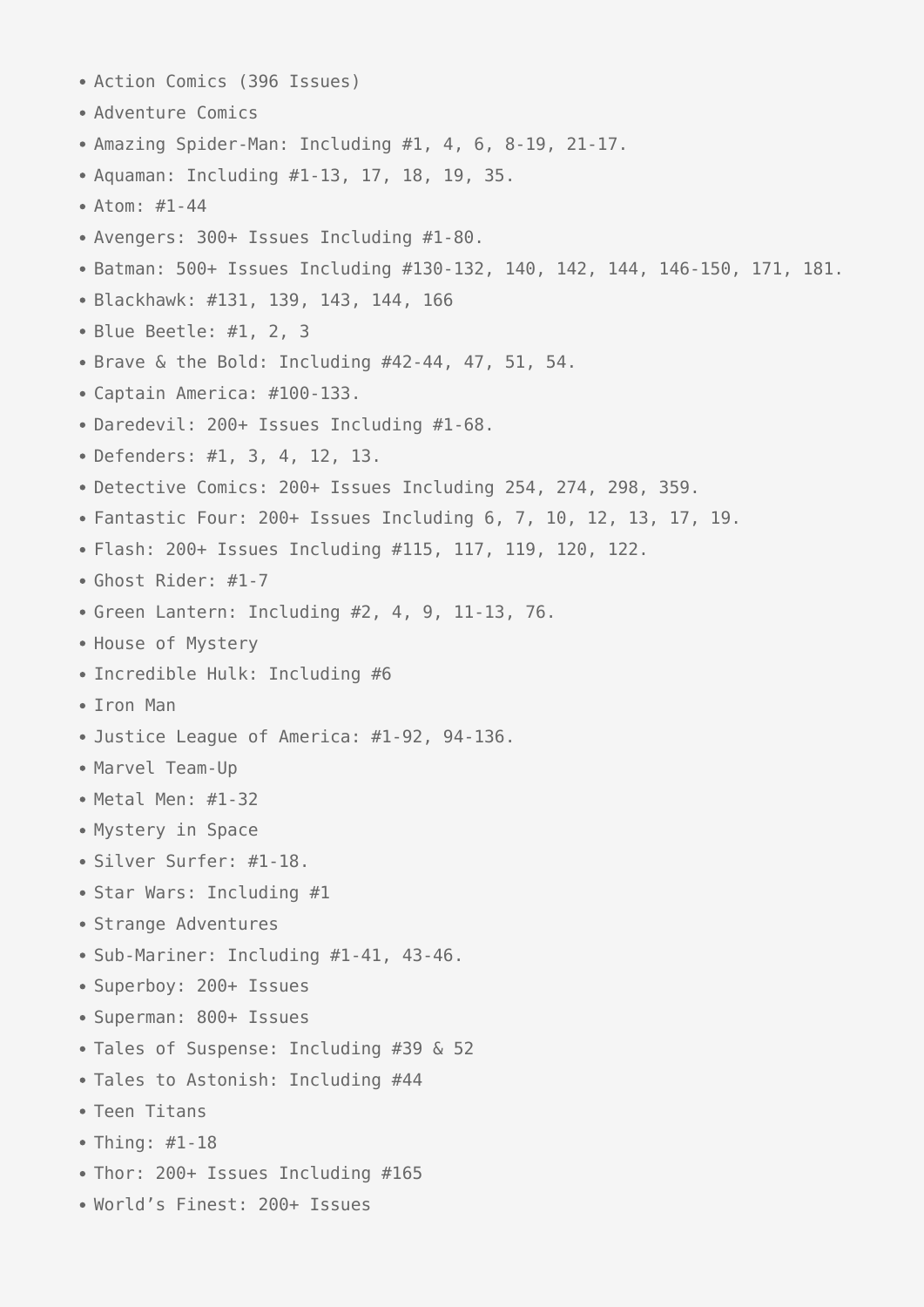- X-Men: 200+ Issues Including #1-66, 71, 72, 75, 76.
- And Many More Including Annuals, King Size, Magazines & Special Editions

Viewing: Monday, March 28, 2022, between the hours of 10 a.m. and 2 p.m.

Asset Location: 39 Windsor Place, Central Islip, NY 11722.

#### **Pre-Registration Required to Bid:**

You must send in signed Terms & Conditions of Sale, signed Online Bidding Form and a 25% deposit (you will be approved to bid up to 4x your deposit amount) to be approved for bidding. Acceptable forms of deposit are cashier's check, cash, postal money order, and wire transfer (funds must be received at least 24 hours prior to the scheduled end time of the auction or you may not be approved to bid prior to the scheduled conclusion of the auction).

#### **Auction Date:**

Online Bidding Will Open Monday, March 28, 2022, at 10 a.m. and scheduled for the first lot to close on Thursday, March 31, 2022, at 10 a.m.

Visit<https://remotebidding.maltzauctions.com/> or download the Maltz Auctions App on the Apple Store or Google Play.

### **Bidding Process:**

If a bid is placed with less than one minute remaining, the bidding period will be extended so one minute remains for competing bids to be entered. If any further bidding occurs, the extension timer will reset to one minute. If/once no further bidding activity occurs, the sale closes when the time runs out.

Terms & Conditions of Sale: Assets sold "as-is" and "where-is", and free and clear of all liens, claims or encumbrances. To register to bid, all prospective bidders must deliver a cashier's check, cash, postal money order or wire transfer in the amount of 25% of your maximum total bid amount made payable to "Maltz Auctions", signed Terms & Conditions of Sale, and signed Online Bidding Form to Maltz Auctions at 39 Windsor Place, Central Islip, NY 11722 twenty-four hours prior to the scheduled close of bidding. Please download the complete Terms and Conditions of Sale. Learn more: <https://maltzauctions.com/>

## **Media Contact:**

Kerry Gillick-Goldberg

KGG Enterprises, LLC

516.455.3179

**MULTIMEDIA:**